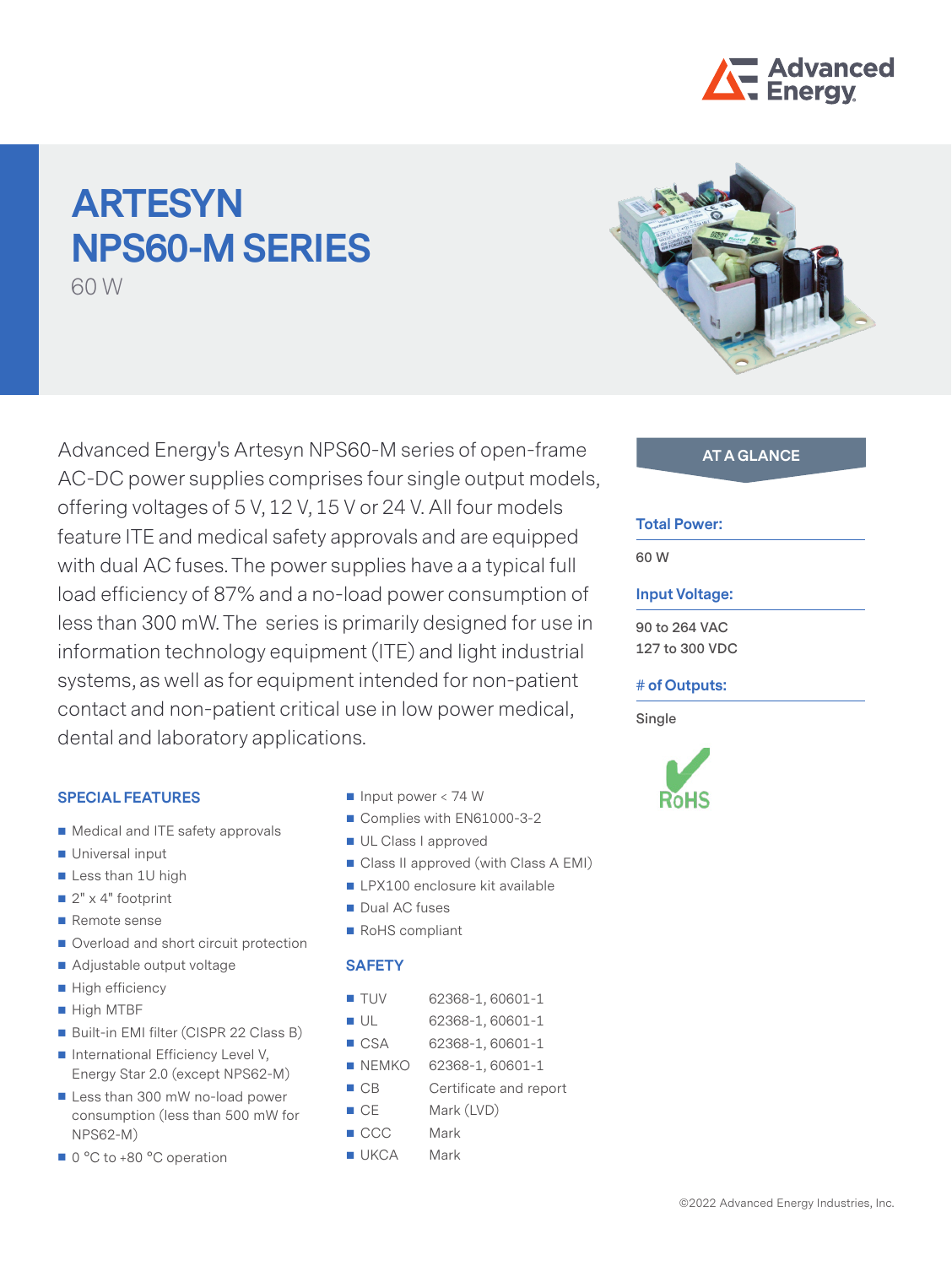# **ELECTRICAL SPECIFICATIONS**

| <b>Input</b>                  |                                                                                                                    |  |
|-------------------------------|--------------------------------------------------------------------------------------------------------------------|--|
| Input range                   | 90 to 264 VAC or 127 to 300 VDC                                                                                    |  |
| Frequency                     | 47 to 63 or 440 Hz, safety rating 50/60 Hz                                                                         |  |
| Inrush current                | < 50 A peak @ 230 VAC, cold start @ 25° C                                                                          |  |
| Input power                   | < 74 W                                                                                                             |  |
| Efficiency                    | 87% average, as per Energy Star 2.0 standard. (NPS62-M, 80%)                                                       |  |
| EMI/RFI                       | FCC Class B conducted, CISPR 22 Class B conducted, EN55022 Class B conducted,<br>VDE0878PT3 Class B conducted      |  |
| Safety ground leakage current | 275 µA @ 50/60 Hz, 264 VAC input                                                                                   |  |
| Output                        |                                                                                                                    |  |
| Maximum power                 | 60 W for convection                                                                                                |  |
| Adjustment range              | $±$ 20% minimum                                                                                                    |  |
| Hold-up time                  | 13/75 ms, 115/230 VAC input line                                                                                   |  |
| Overload protection           | Short circuit protection on all outputs. Case overload protected $@110$ to 160% of normal rating                   |  |
| Overvoltage protection        | 130 to 150% of nominal output                                                                                      |  |
| Remote sense                  | Compensated for 0.5 V lead drop max. Will operate without remote sense connected. Reverse<br>connection protected. |  |

# **ENVIRONMENTAL SPECIFICATIONS**

| Operating temperature          | 0 °C to 50 °C ambient derate each output at 2.5% per degree from 50 °C to 80 °C, -20 °C start up |
|--------------------------------|--------------------------------------------------------------------------------------------------|
| Storage temperature            | $-45\,^{\circ}\mathrm{C}$ to $+85\,^{\circ}\mathrm{C}$                                           |
| Electromagnetic susceptibility | Designed to meet EN61000-4, -2, -3, -4, -5, -6, -8, -11 Level 3                                  |
| <b>Humidity</b>                | Operating, non-condensing 10% to 90% RH                                                          |
| Vibration                      | IEC68-2-6 to the levels of IEC721-3-2                                                            |
| <b>MTBF</b> demonstrated       | > 550,000 hours at full load and 25 °C ambient conditions                                        |

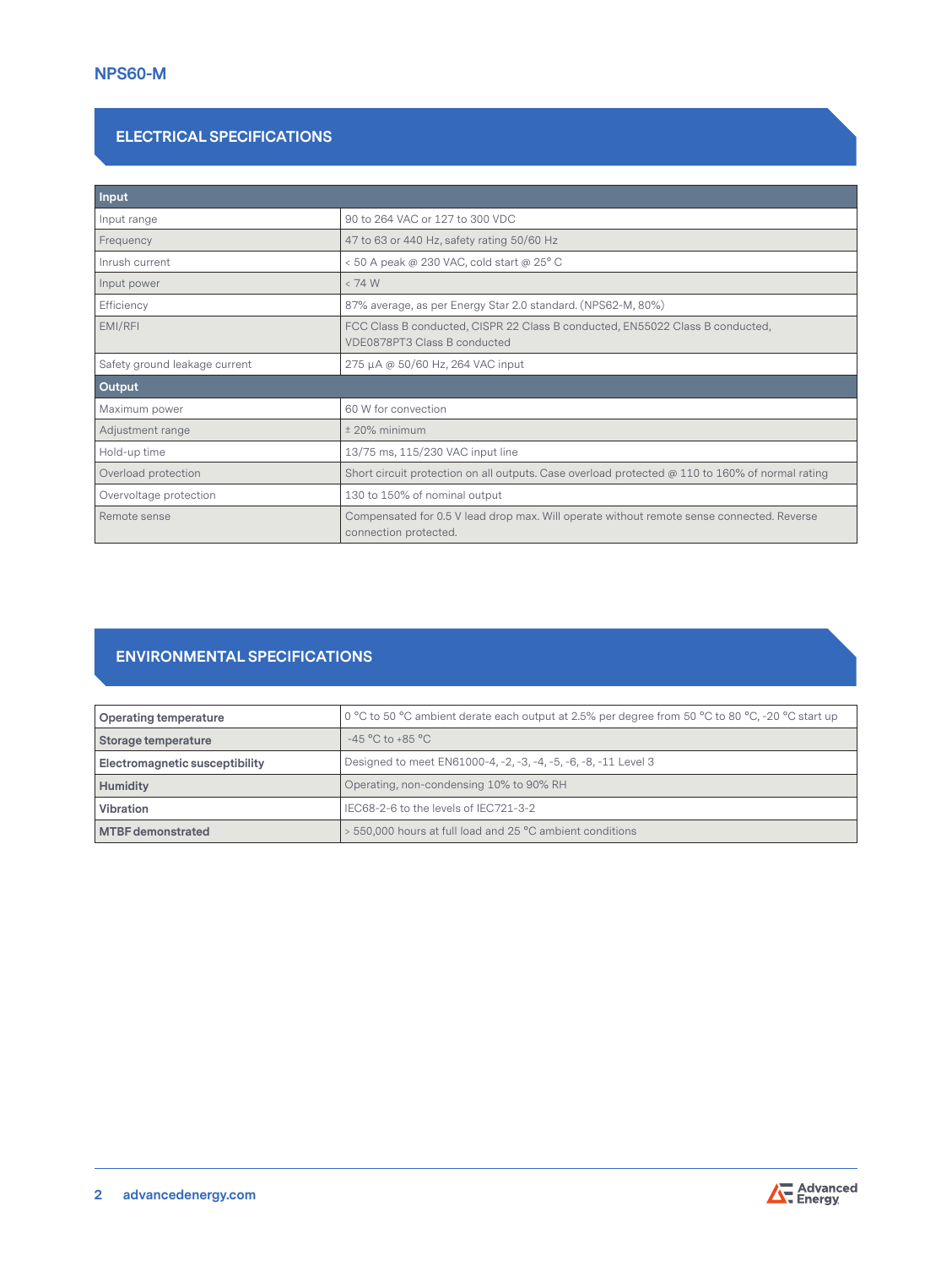





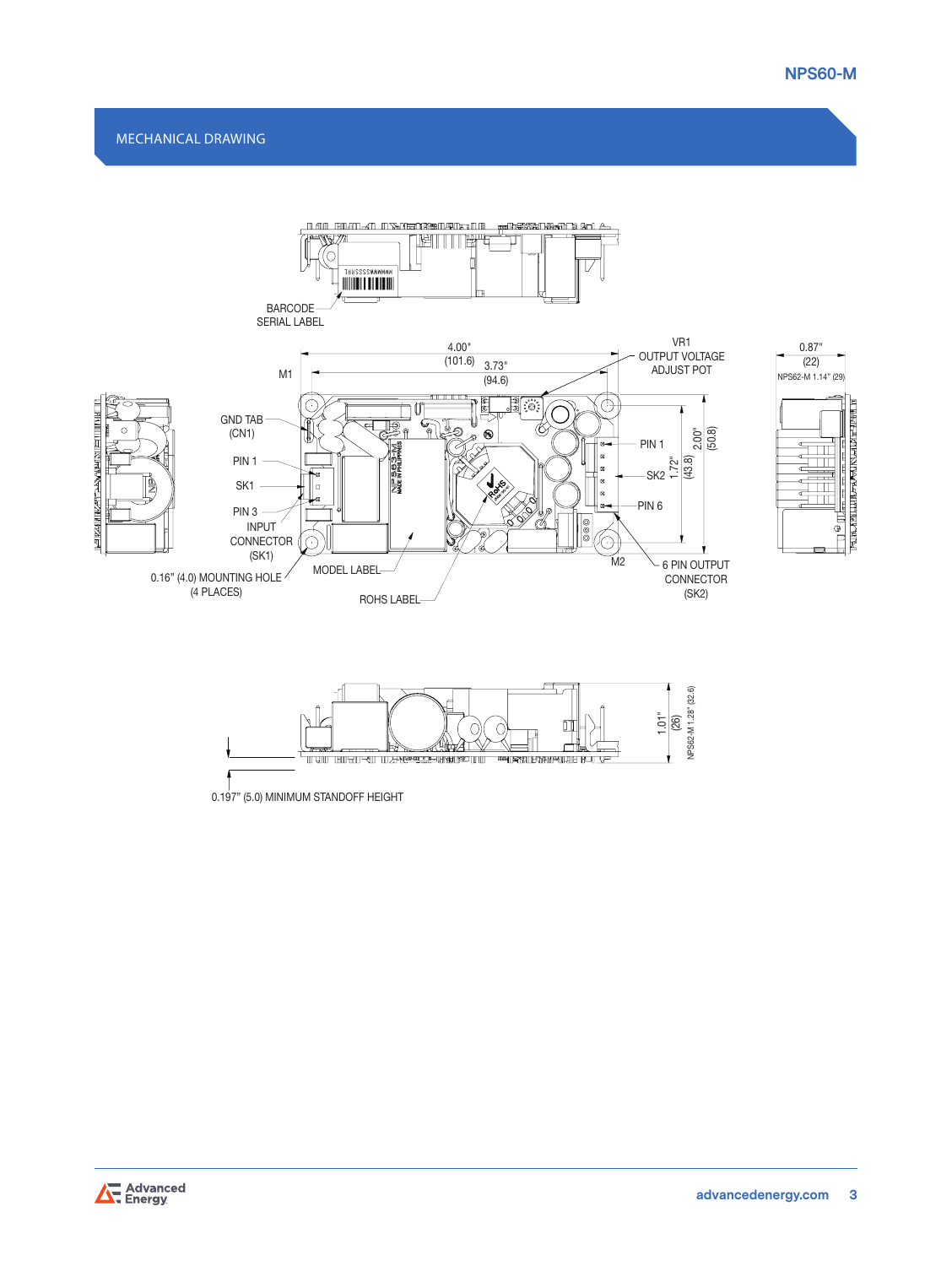# **ORDERING INFORMATION**

| <b>Model Number</b> | <b>Output Voltage</b> | Minimum Load | <b>Maximum Load with</b><br><b>Convection Cooling</b> | Peak Load $1$ | Regulation <sup>2</sup> | Ripple<br>$P/P(PARD)^3$ |
|---------------------|-----------------------|--------------|-------------------------------------------------------|---------------|-------------------------|-------------------------|
| NPS62-M             | 5 V                   | 0A           | 11 A                                                  | 13 A          | $± 2\%$                 | 50 mV                   |
| NPS63-M             | 12V                   | 0A           | 5 A                                                   | 5.5A          | $± 2\%$                 | 120 mV                  |
| NPS63-M-0064        | 12 V                  | 0A           | 5 A                                                   | 5.5 A         | $± 2\%$                 | 120 mV                  |
| NPS64-M             | 15V                   | 0A           | 4A                                                    | 4.4A          | $± 2\%$                 | 150 mV                  |
| NPS65-M             | 24 V                  | 0 A          | 2.5A                                                  | 2.75 A        | $± 2\%$                 | 240 mV                  |

1. Peak current lasting <15 seconds with a maximum 10% duty cycle.

2. At 25 °C including initial tolerance, line voltage, load currents and output voltages adjusted to factory settings.

3. Peak-to-peak with 20 MHz bandwidth and 10 µF (tantalum capacitor) in parallel with a 0.1 µF capacitor at rated line voltage and load ranges.

4. Compliant to Level VI efficiency.

5. This product is a Component Power Supply and is only for inclusion by professional installers within other equipment and must not be operated as a standalone product. EMC compliance to appropriate standards must be verified at the system level. This product is for sale to OEMs and System Integrators, including through Distribution Channels. It is not intended for sale to End Users.

# **PIN ASSIGNMENTS**

| <b>Connector</b> | <b>NPS62-M</b> | <b>NPS63-M</b> | NPS64-M | NPS65-M |
|------------------|----------------|----------------|---------|---------|
| <b>SK1-1</b>     | Line           | Line           | Line    | Line    |
| <b>SK1-3</b>     | Neutral        | Neutral        | Neutral | Neutral |
| CN <sub>1</sub>  | Ground         | Ground         | Ground  | Ground  |
| $SK2-1$          | $+5V$          | $+12V$         | $+15V$  | $+24V$  |
| <b>SK2-2</b>     | $+5V$          | $+12V$         | $+15V$  | $+24V$  |
| <b>SK2-3</b>     | Common         | Common         | Common  | Common  |
| $SK2-4$          | Common         | Common         | Common  | Common  |
| <b>SK2-5</b>     | -Sense         | -Sense         | -Sense  | -Sense  |
| <b>SK2-6</b>     | +Sense         | +Sense         | +Sense  | +Sense  |

## **MATING CONNECTORS**

| <b>AC</b> Input   | Molex 09-50-8031 (USA)<br>09-93-0300 (UK)<br>PINS: 08-52-0113 |
|-------------------|---------------------------------------------------------------|
| <b>DC Outputs</b> | Molex 09-50-8061 (USA)<br>09-93-0600 (UK)<br>PINS: 08-52-0113 |

Artesyn Embedded Power Connector Kit #70-841-006 includes all of the above.

Notes:

1. Specifications subject to change without notice.

2. All dimensions in inches (mm), tolerance is ±0.02" (±0.5 mm)

3. Mounting holes M1 and M2 should be grounded for EMI purposes.

4. Mounting hole M1 is safety ground connection.

5. Specifications are for convection rating at factory settings at 115 VAC input, 25 °C unless otherwise stated.

6. For DC input an external DC safety rated fuse must be used

7. Warranty: 2 year

8. Weight: 0.26 lbs/0.118 kg